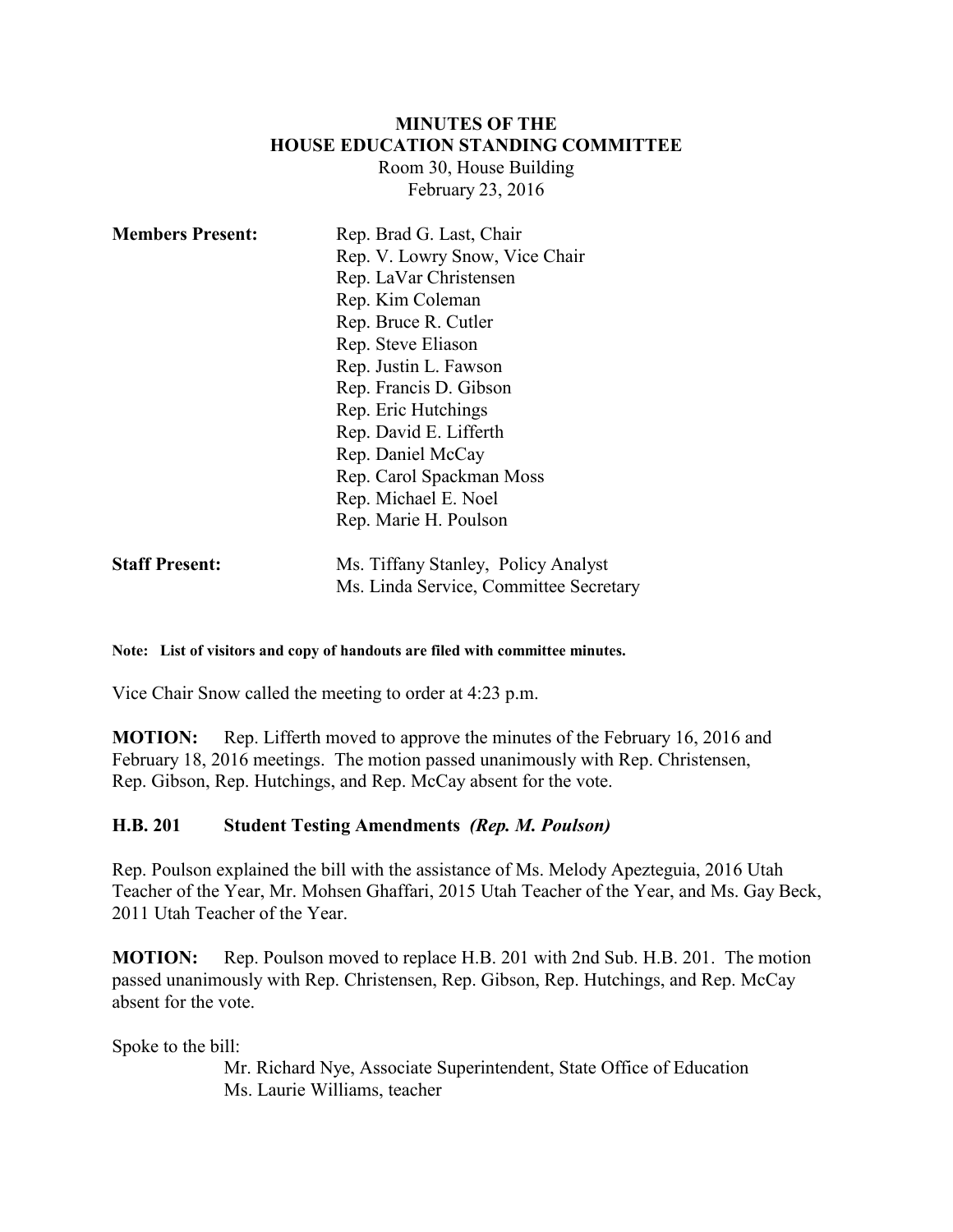Mr. Jared Carman, Reactive Learning System

Spoke for the bill:

Ms. Rita Heagren, American Federation of Teachers Ms. Holly Allen, Ph.D specializing in measurement Ms. Alisa Ellis, parent Ms. Dawn Davies, Utah PTA

**MOTION:** Rep. Fawson moved to pass 2nd Sub. H.B. 201 out favorably.

**SUBSTITUTE MOTION:** Rep. Cutler moved to amend the bill as follows:

- *1. Page 2, Lines 54 through 56:*
	- 54  $[(8)]$  (h) a summative evaluation that differentiates among four levels of
	- 55 performance[.]; and
	- 56 (2) may not **{ use } be based solely on** end-of-level assessment scores in educator evaluation.
- *2. Page 3, Lines 69 through 71:*
	- 69 later than the 2015-16 school year.
	- 70 (2) The rules described in Subsection (1) shall **{ prohibit } not require** the use of end-of-level
	- 71 assessment scores in educator evaluation.
- *3. Page 3, Lines 84 through 86:*
	- 84 (A) shall be based primarily on an evaluation; and
	- 85 (B) may not be based **solely** on end-of-level assessment scores; and
	- 86 (ii) an employee may not advance on an adopted wage or salary schedule if the
- *4. Page 4, Lines 100 through 102:*
	- 100 State Board of Education rules [; and].
	- 101 (2) The rules described in Subsection (1) shall prohibit the **exclusive** use of end-of-level
	- 102 assessment scores in the evaluation of school and district administrators.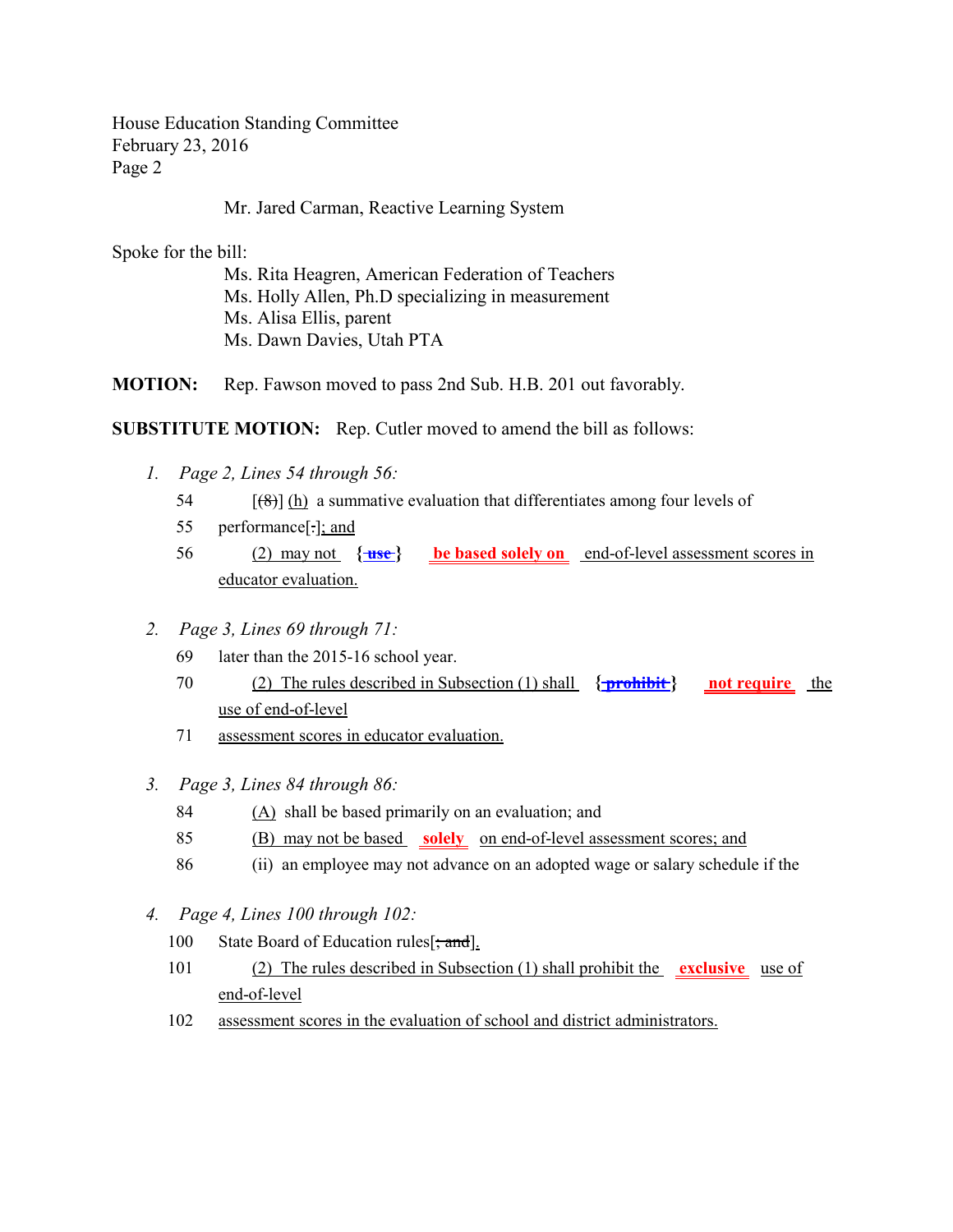The motion failed with Rep. Cutler, Rep. Eliason, Rep. Last, and Rep. Snow voting in favor of the motion. Rep. Christensen and Rep. Coleman were absent for the vote.

Rep. Fawson's motion to pass the bill out favorably passed with Rep. Last voting in opposition to the motion. Rep. Christensen was absent for the vote.

# **S.B. 72 School and Institutional Trust Lands Management Act Amendments** *(Sen. M. Dayton)* **(Rep. M. McKell)**

Sen. Dayton explained the bill with the assistance of Mr. Kim Christy, Deputy Director, School and Institutional Trust Lands Administration.

**MOTION:** Rep. Gibson moved to pass the bill out favorably. The motion passed unanimously with Rep. Christensen, Rep. Coleman, and Rep. Noel absent for the vote.

**MOTION:** Rep. Gibson moved to place the bill on the Consent Calendar. The motion passed unanimously with Rep. Christensen and Rep. Noel absent for the vote.

# **H.B. 175 Public Education Employment Amendments** *(Rep. K. Powell)*

Rep. Powell explained the bill.

**MOTION:** Rep. Cutler moved to replace H.B. 175 with 2nd Sub. H.B. 175. The motion passed unanimously with Rep. Christensen absent for the vote.

**MOTION:** Rep. Noel moved to pass 2nd Sub. H.B. 175 out favorably. The motion passed unanimously with Rep. Christensen absent for the vote.

### **1st Sub. H.B. 164 Educational Testing Amendments** *(Rep. K. Powell)*

Rep. Powell explained the bill.

**MOTION:** Rep. Fawson moved to replace 1st Sub. H.B. 164 with 3rd Sub. H.B. 164.

**MOTION:** Rep. Last moved to move to the next item on the agenda. The motion passed unanimously with Rep. Christensen and Rep. Poulson absent for the vote.

### **H.B. 246 Reproductive Health Amendments** *(Rep. Brian S. King)*

Rep. King explained the bill and distributed "HB 246 - Reproductive Health Amendments."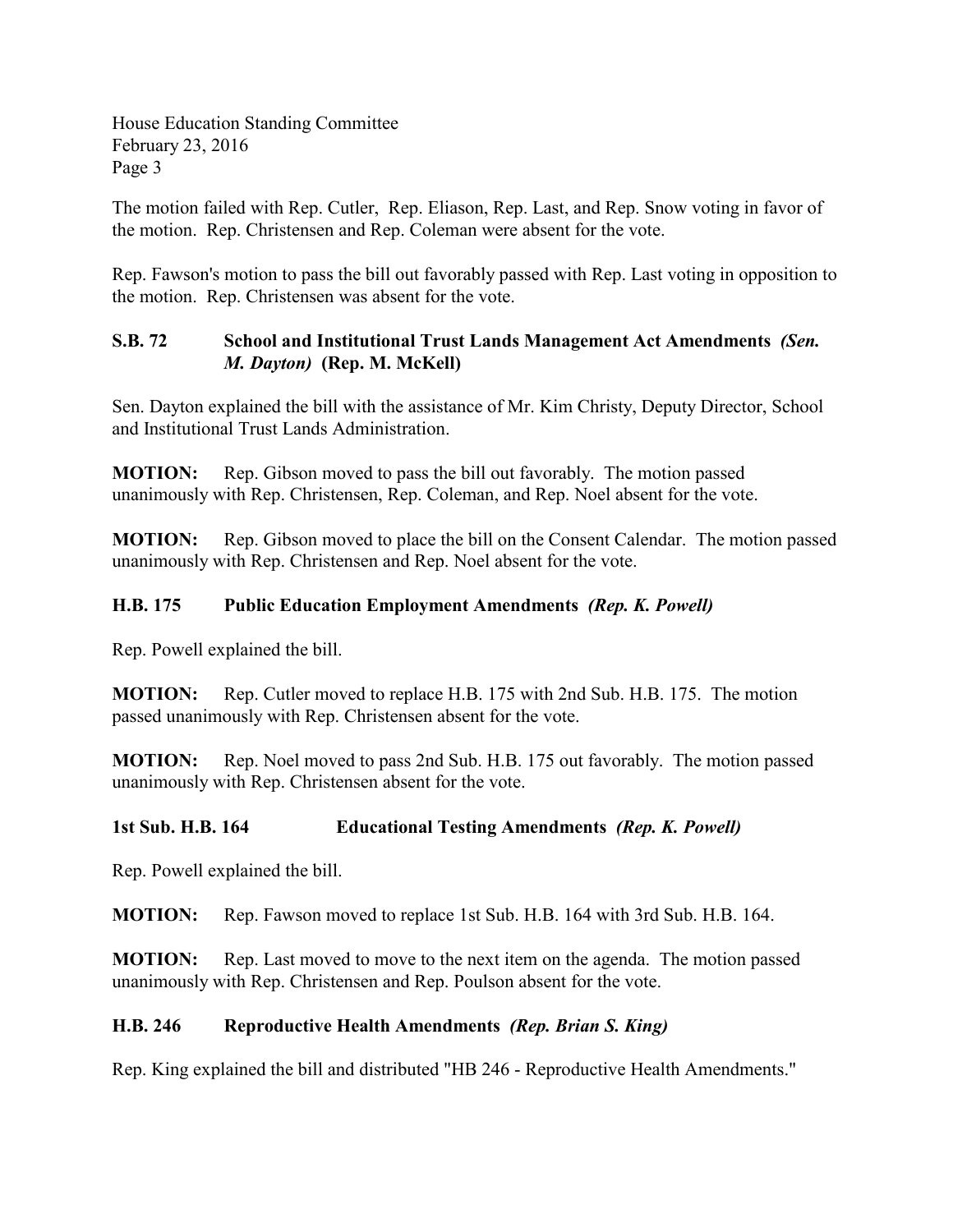Spoke for the bill:

Dr. Ellen Brady, Planned Parenthood Mr. Jose Chacon, self Ms. Alana Kindness, Utah Coalition Against Sexual Assault Dr. Jessica Sanders, self Mr. Noah Bell, health teacher

Spoke against the bill:

Ms. Kimberly Ells, Family Watch Mr. Jeremy Boberg, CEO, Utah Addiction Centers Ms. Yvonne Averett, Worldwide Organization for Women Ms. Tami Hirsch, health teacher Mr. Bruce Rigby, Pro Life Utah

**MOTION:** Rep. Moss moved to hold the bill and refer the topic to interim study.

**SUBSTITUTE MOTION:** Rep. Noel moved to pass the bill out favorably. The motion failed with Rep. Moss and Rep. Poulson voting in favor of the motion. Rep. Fawson was absent for the vote.

Vice Chair Snow assumed the chair.

#### **H.B. 335 Public Education Curriculum Amendments** *(Rep. K. Stratton)*

Rep. Stratton explained the bill with the assistance of Ms. Laura Bunker, United Families International. Rep. Stratton distributed "Child Sexual Abuse in Utah, Child and Family Services FY 2013 Statistics," and "Utah State Board of Education, HB 286 Implementation."

Chair Last assumed the chair.

Spoke for the bill:

Ms. Nicholeen Peck, Worldwide Organization for Women Ms. Jennie Earl, Principles of Freedom Ms. Gayle Ruzicka, Utah Eagle Forum Ms. Joyce Champion, parent Ms. Kris Kimball, self

Spoke against the bill:

Ms. Dana Reinke, parent Dr. Brooks Keeshin, child abuse pediatrician and child psychiatrist Mr. Kaili Clark, student